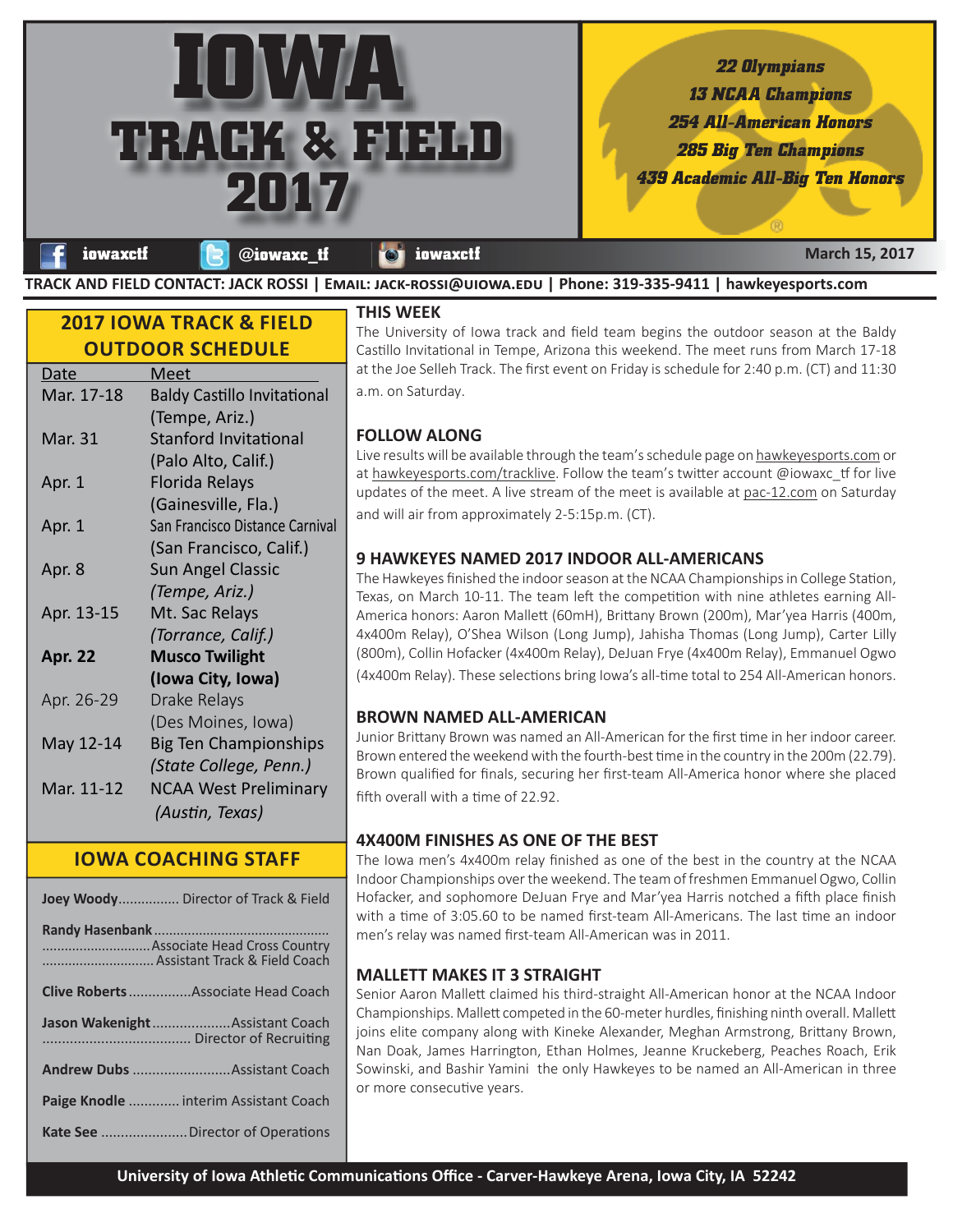

#### **RETURNING RECORD HOLDERS**

The outdoor season begins this week at the Baldy Castillo Invitational in Tempe, Arizona. Iowa has five outdoor school-record holders on the team who are returning in 2017-- Aaron Mallett (110-meter high hurdles, 13.40), Briana Guillory (100 meters, 11.35 and 200-meters, 22.89), Brittany Brown (200-meters, 22.89), William Dougherty (Decathlon, 7,311 points), and Marta Bote Gonzalez (3,000-meter steeplechase, 10:23.15).

#### **RETURNING BIG TEN CHAMPIONS**

Iowa returns 2016 Big Ten Champions on two events and two relays in 2017. Senior Aaron Mallett won the Big Ten Championship in the 110-meter hurdles in 2016 and returns to defend his title along with reigning Big Ten freshman of the Year Briana Guillory, who took home the 200-meter title. The men's Big Ten Championship winning 400-meter relay returns three of its four athletes in sophomore Christian Brissett, senior Vinnie Saucer, and Mallett. The women's 1,600-Meter relay returns two athletes -- senior Alexis Hernandez and Guillory.

#### **IT'S THAT TYPE OF YEAR**

The University of Iowa track and field team enjoyed an indoor season for the ages. During their 2017 campaign the squad set or reset 13 school-records including six at the Big Ten Championships-- 10 on the men's side and three on the women's side. The school records include: the men's 60-meter hurdles twice (Aaron Mallett, 7.63), 400m twice (Mar'yea Harris, 45.75), 800m (Carter Lilly, 1:47.33), heptathlon twice (Will Dougherty, 5,504 points), 4x400m relay twice (Emmanuel Ogwo, Collin Hofacker, DeJuan Frye, Harris, 3:04.94), distance medley relay (Lilly, Frye, Matt Manternach, and Harris, 9:44.07), women's 200-meters (Brittany Brown, 22.79), long jump (Jahisha Thomas, 6.39m), and triple jump (Thomas, 13.00m).

#### **KNODLE JOINS TRACK & FIELD STAFF**

Paige Knodle joined the University of Iowa track and field coaching staff on March 2. Knodle comes from Iowa State where she was a volunteer assistant coach. She was previously a student-athlete at the University of Northern Iowa where she was a two-time All-American, 18-time All-MVC honoree with six individual conference titles, and four-time team captain. She also holds seven UNI school records (pentathlon, heptathlon, 60m hurdles, 100m hurdles, 400m hurdles, shuttle hurdle, and javelin).

#### **NEXT ON THE BLOCK**

The Hawkeyes enjoy a weekend off before heading to Stanford Invitational on March 31.

### **2017 FINAL INDOOR SEASON LEADERS**

**MEN**

| 200 Meters  Antonio Woodard  21.26                           |  |
|--------------------------------------------------------------|--|
| 400 Meters  Mar'yea Harris  * 45.75                          |  |
|                                                              |  |
|                                                              |  |
| 1,000 Meters  Tysen VanDraska  2:28.29                       |  |
| Mile  Adam Jones 4:04.28                                     |  |
| 3,000 Meters  Bailey Hesse-Withbroe  8:21.33                 |  |
| 5,000 Meters  Bailey Hesse-Withbroe  14:48.04                |  |
| 1,600-Meter Relay Ogwo, Hofacker, Frye, Harris* 3:04.94      |  |
| Dist. Medley Relay Lilly, Frye, Manternach, Jones. * 9:44.07 |  |
| High Jump Peter Andreano 6-8 (2.03m)                         |  |
| Pole Vault  Andy Jatis  16-4 3/4 (5.00m)                     |  |
| Long Jump  O'Shea Wilson  25-9 1/2 (7.86m)                   |  |
| Triple Jump  Akinshe Calica-Hill  48-2 1/2 (14.69m)          |  |
| Shot Put Reno Tuufuli 61-7 1/2 (18.78m)                      |  |
| Weight Throw  Reno Tuufuli  56-2 1/2 (17.13m)                |  |
| Discus  Reno Tuufuli 176-9 (53.87m)                          |  |
| Heptathlon  William Dougherty  * 5,504 points                |  |

#### **WOMEN**

|                                       | 60-Meter Hurdles  Jahisha Thomas  8.28        |  |
|---------------------------------------|-----------------------------------------------|--|
|                                       |                                               |  |
|                                       | 400 Meters  Alexis Hernandez  53.42           |  |
|                                       | 600 Meters  Mallory King 1:33.13              |  |
|                                       | 800 Meters  Tia Saunders  2:12.21             |  |
|                                       | 1,000 Meters  Tess Wilberding 2:53.74         |  |
|                                       | Mile  Tess Wilberding 4:54.16                 |  |
|                                       | 3,000 Meters  Tess Wilberding9:39.87          |  |
|                                       | 5,000 Meters  Andrea Shine  16:45.76          |  |
|                                       | 1,600-Meter Relay Buss, Guillory, Brown,      |  |
|                                       | Hernandez 3:38.56                             |  |
| Dist. Medley Relay                    | Espinosa, Weber, Gibbs,                       |  |
|                                       |                                               |  |
|                                       | High Jump Aubrianna Lantrip5-7 1/4 (1.71m)    |  |
|                                       | Gillian Urycki5-7 1/4 (1.71m)                 |  |
|                                       | Pole Vault  Amy Smith 11-11 3/4 (3.65m)       |  |
|                                       | Long Jump  Jahisha Thomas * 20-11 3/4 (6.39m) |  |
|                                       | Triple Jump Jahisha Thomas  * 42-8 (13.00m)   |  |
|                                       | Shot Put Erika Hammond  48-8 1/4 (14.84m)     |  |
|                                       | Weight Throw Leah Colbert 55-3 1/2 (16.85m)   |  |
|                                       | Discus  Lindsay Herra  154-3 (47.03m)         |  |
| Pentathlon Jenny Kimbro  3,715 points |                                               |  |

*\* -- school record*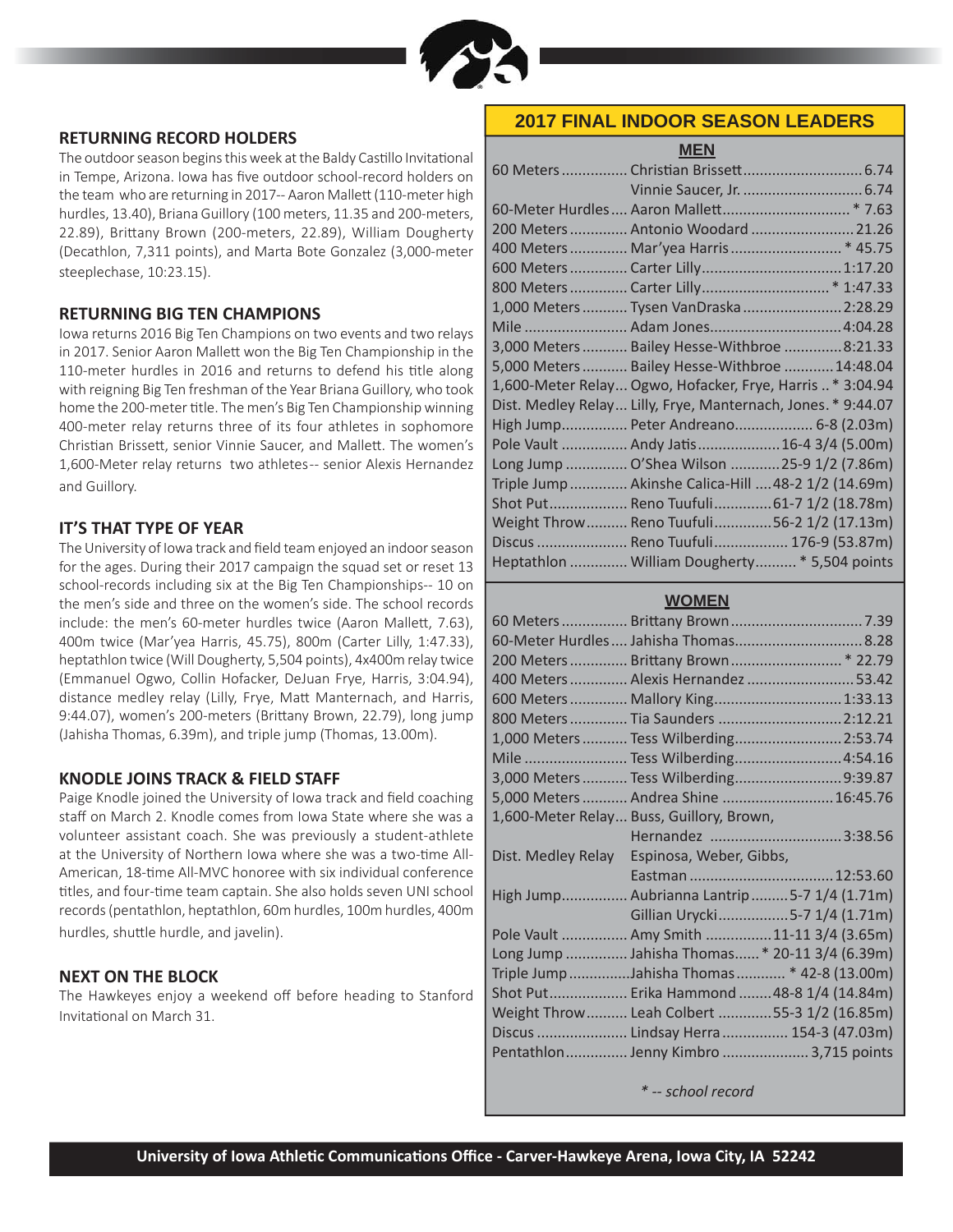



**Jeremy Allen Gabe Hull Deacon Jones Justin Austin Matt Byers Troy Doris Jeffery Herron**









**1,500 Meters**



#### **100 Meters**

| TAN INCICIO                      |  |
|----------------------------------|--|
| 1. Justin Austin, 2011  10.21    |  |
| 2. George Page, 1996  10.25      |  |
| 3. James Harrington, 2015  10.26 |  |
| 4. Anthuan Maybank, 1994 10.31   |  |
| Tim Dwight, 1997  10.31          |  |
| Josh Larney, 2013  10.31         |  |
| Vinnie Saucer, Jr., 2015  10.31  |  |
| 8. Bob Lawson, 1976  10.36       |  |
| 9. Robert Smith, 1984  10.39     |  |
| 10. Curtis Chang, 1987  10.40    |  |
|                                  |  |

#### **110-Meter High Hurdles**

| 1. Aaron Mallett, 2015 13.40   |  |
|--------------------------------|--|
| 2. Pat McGhee, 1989 13.50      |  |
| 3. Dion Trowers, 1996  13.62   |  |
| 4. Ronnie McCoy, 1985 13.66    |  |
| 5. Ethan Holmes, 2011 13.73    |  |
| 6. Jordan Mullen, 2013 13.76   |  |
| 7. James Armstrong, 1991 13.89 |  |
| 8. Dan Davis, 2012 14.01       |  |
| 9. Doug Jones, 1986 14.06      |  |
| 10. Chris Williams, 1983 14.24 |  |
|                                |  |

#### **200 Meters**

| 1. Justin Austin, 2011  20.31    |  |
|----------------------------------|--|
| 2. Jeff Patrick, 1983  20.47     |  |
| 3. James Harrington, 2015  20.50 |  |
| 4. Anthuan Maybank, 1994 20.55   |  |
| 5. Victor Green, 1984  20.60     |  |
| 6. Andre Morris, 1995  20.64     |  |
| 7. George Page, 1996  20.67      |  |
| 8. Terrence Duckett, 1982 20.74  |  |
| 9. Tim Dodge, 2002  20.78        |  |
| 10. Bashir Yamini, 1999 20.82    |  |
| O'Shea Wilson, 2014 20.82        |  |





# **400 Meters**

| 400 MELETS                        |  |
|-----------------------------------|--|
| 1. Anthuan Maybank, 1993 44.99    |  |
| 2. Andre Morris, 1995  45.15      |  |
| 3. Mike Mondane, 1967  45.20      |  |
| 4. Mar'yea Harris, 2016  45.76    |  |
| 5. Steven Willey, 2010 45.78      |  |
| 6. Gary Hollingsworth, 1963 46.30 |  |
| 7. Dejuan Frye, 2016 46.41        |  |
|                                   |  |
| 8. Harold Leonard, 1986 46.45     |  |
| 9. Tony Branch, 1999 46.60        |  |
| 10. Prince Riley, 2007  46.61     |  |

### **400-Meter Hurdles**

| 1. Pat McGhee, 1988 48.83        |  |
|----------------------------------|--|
| 2. Monte Raymond, 1998 50.09     |  |
| 3. Ray Varner, 2010  50.24       |  |
| 4. Paul Steele, 198950.45        |  |
| 5. Russell Peterson, 2001  50.50 |  |
| 6. Ethan Holmes, 2013  50.51     |  |
| 7. Adam Kunkel, 2001  50.73      |  |
| 8. Jon Reimer, 1967 50.94        |  |
| Noah Larrison, 2016 50.94        |  |
| 10. Mitch Wolff, 2016  50.96     |  |
|                                  |  |

## **800 Meters**

| 1. Erik Sowinski, 2012 1:45.90    |  |
|-----------------------------------|--|
| 2. Carter Lilly, 20161:47.32      |  |
| 3. Bill Frazier, 1962  1:47.64    |  |
| 4. D'Juan Strozier, 1990  1:47.82 |  |
| 5. Adam Hairston, 2011 1:48.10    |  |
|                                   |  |
| 6. Will Teubel, 2015 1:48.60      |  |
| 7. Michael Layne, 1999  1:49.61   |  |
| 8. Bill Thiesen, 1985  1:49.74    |  |
| 9. Pavlo Hutsalyuk  1:49.94       |  |
| 10. Ryan Weir, 2013  1:50.01      |  |

### 2. Joel Moeller, 1978 .........................3:44.01 3. Jim Docherty, 1978 ........................3:44.30 4. Sam Fourman, 2015 ......................3:44.50 5. Dan Waters, 1986 ..........................3:46.35 6. Kevin Herd, 1994 ...........................3:46.64 7. John Clark, 1977 ............................3:46.84 8. Ted Wheeler, 1956 ........................3:48.24 **9. Michael Melchert, 2016 ...............3:48.35 10. Kevin Docherty, 2016 ...................3:49.21 3,000-Meter Steeplechase**

1. Jeff Thode, 2010 ............................3:43.02

|              | 1. Deacon Jones, 19568:47.40   |  |  |
|--------------|--------------------------------|--|--|
|              | 2. Steve Pershing, 19788:54.59 |  |  |
|              | 3. Andy Morris, 20008:56.21    |  |  |
|              | 4. Matt Gerard, 19948:57.01    |  |  |
|              | 5. Andy Napier, 20088:57.54    |  |  |
|              |                                |  |  |
|              |                                |  |  |
|              | 8. Tony Rakaric, 2005 9:03.29  |  |  |
|              | 9. Mark Battista, 20109:04.60  |  |  |
|              | 10.Sean Gale, 1993 9:08.00     |  |  |
| 5,000 Meters |                                |  |  |

| 1. Micah VanDenend, 2007  13:49.31 |  |
|------------------------------------|--|
| 2. Larry Wieczorek, 1968 13:56.00  |  |
| 3. Kevin Herd, 1993 13:59.00       |  |
| 4. Stetson Steele, 2000 14:02.76   |  |
| 5. Kevin Lewis, 2014 14:02.78      |  |
| 6. Eric MacTaggart, 2005 14:04.79  |  |
| 7. Dan Haut, 2006  14:07.30        |  |
| 8. Jesse Luciano, 2010 14:08.71    |  |
| 9. Matt Esche, 2006 14:12.07       |  |
| 10.Jeff Thode, 2011 14:12.40       |  |





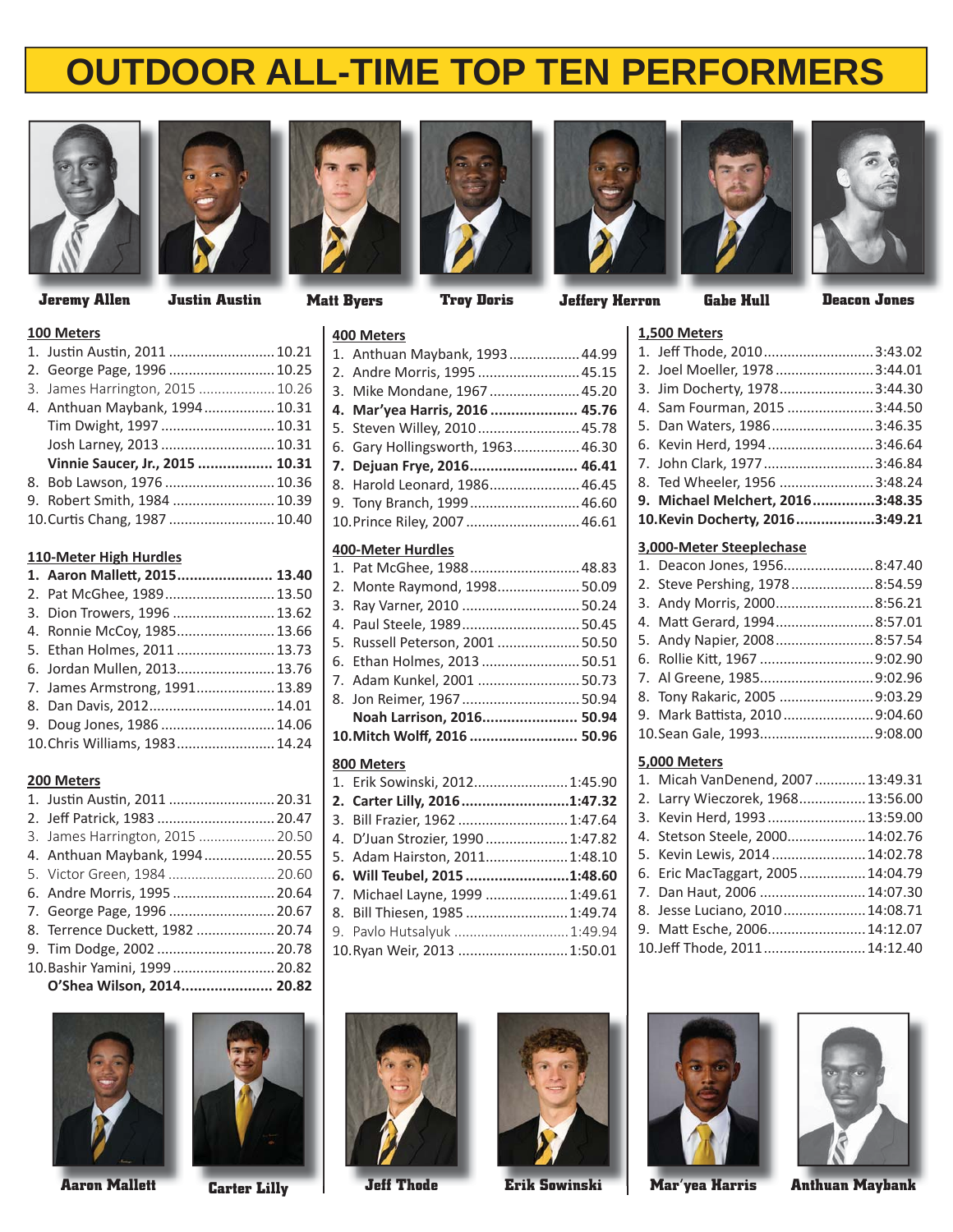



#### **10,000 Meters**

| TANDA INCICIO                     |  |
|-----------------------------------|--|
| 1. Stetson Steele, 2000 28:44.47  |  |
| 2. Eric MacTaggart, 2006 28:50.23 |  |
| 3. Kevin Lewis, 2015 28:59.62     |  |
| 4. Nick Nordheim, 2002  29:44.71  |  |
| 5. Trent Corey, 2002  29:45.25    |  |
| 6. Chad Schwitters, 1999 29:56.00 |  |
| 7. Nick Holmes, 2010 30:02.31     |  |
| 8. Dan Haut, 2006 30:03.08        |  |
| 9. Kevin Herd, 199430:05.21       |  |
| 10. Paul Sarris, 2001 30:08.40    |  |

### **Decathlon**

| 1. William Dougherty, 2016  7,311 pts |  |
|---------------------------------------|--|
|                                       |  |
| 3. Jack Eckert, 2015  7,087 pts       |  |
| 4. Dan Rolling, 2010  6,957 pts       |  |
| 5. Scott Faber, 2000 6,839 pts        |  |
| 6. Ryan Niver, 2008 6,837 pts         |  |
| 7. Chad Ohly, 1994  6,641 pts         |  |
| 8. Gary Kostrubala, 1984 6,498 pts    |  |
| 9. Frank Prill, 2008 6,381 pts        |  |
| 10. Jacob Drewry, 1994  5,820 pts     |  |
|                                       |  |

#### **High Jump**

| 1. Jeffery Herron, 2012 7-4 1/4 (2.24)  |  |
|-----------------------------------------|--|
| 2. Bill Hansen, 1978 7-4 (2.23)         |  |
| Bill Knoedel, 1975 7-4 (2.23)           |  |
| 4. Kevin Spejcher, 2014 7-2 1/2 (2.20)  |  |
| 5. M. Cunningham, 1986 7-1 (2.16)       |  |
| Kenneth Lansing, 1988 7-1 (2.16)        |  |
| 7. Pat Meade, 1987  7-0 1/4 (2.14)      |  |
| 8. Graham Valdes, 2012  6-11 3/4 (2.12) |  |
| 9. Peter Hlavin, 1979 6-11 (2.11)       |  |
| Scott Hudek, 1993  6-11 (2.11)          |  |
| Jeremy Petsche, 2008 6-11 (2.11)        |  |
| Brandon Oest, 2012  6-11 (2.11)         |  |





#### **Pole Vault**

| . on vann                                                                                                                                                                                                                            |  |
|--------------------------------------------------------------------------------------------------------------------------------------------------------------------------------------------------------------------------------------|--|
| 1. Todd Wigginton, 1984  17-0 (5.18)                                                                                                                                                                                                 |  |
| 2. Chad Ohly, 1994  16-8 3/4 (5.10)                                                                                                                                                                                                  |  |
| Kyle Reid, 2013 16-8 3/4 (5.10)                                                                                                                                                                                                      |  |
| 4. Curt Broek, 1978  16-8 (5.08)                                                                                                                                                                                                     |  |
| 5. Phil Wertman, 1971  16-7 (5.05)                                                                                                                                                                                                   |  |
| Kelly Scott, 1988 16-7 (5.05)                                                                                                                                                                                                        |  |
| 7. John Teffer, 1972  16-2 (4.93)                                                                                                                                                                                                    |  |
| 8. Alex Zona, 2009 16-0 3/4 (4.90)                                                                                                                                                                                                   |  |
| 9. Steve Brewer, 1983 16-0 (4.88)                                                                                                                                                                                                    |  |
| Doug Pennino, 1985  16-0 (4.88)                                                                                                                                                                                                      |  |
| $\blacksquare$ . The contract of the contract of the contract of the contract of the contract of the contract of the contract of the contract of the contract of the contract of the contract of the contract of the contract of the |  |

## **Long Jump**

| ----------                              |  |
|-----------------------------------------|--|
| 1. Anthuan Maybank, 1993 27-1 (8.25)    |  |
| 2. Bashir Yamini, 1997  26-8 1/4 (8.13) |  |
| 3. Paul Jones, 1989 25-10 1/4 (7.88)    |  |
| 4. Darren Smith, 1991  25-9 3/4 (7.86)  |  |
| 5. Quinn Early, 1986  25-7 1/4 (7.80)   |  |
| 6. Ed Gordon, 1931  25-4 3/8 (7.68)     |  |
| 7. O'Shea Wilson, 2014 25-2 (7.67)      |  |
| 8. Matty Gorman, 2006 25-1 1/4 (7.65)   |  |
| 9. Ronnie McCoy, 1985 25-0 (7.62)       |  |
| 10.Jeffery Herron, 2010 24-9 (7.54)     |  |
|                                         |  |

# **Triple Jump**

| 1. Troy Doris, 2012  54-8 (16.66)         |  |
|-------------------------------------------|--|
| 2. Babatunde Amosu, 2015 53-10 (16.15)    |  |
| 3. Paul Jones, 1990 53-9 (16.38)          |  |
| 4. Klyvens Delaunay, 201352-2 1/2 (15.91) |  |
| 5. Gordon Finch, 1988 50-9 1/4 (15.47)    |  |
| 6. Mike Lacy, 1984 50-5 (15.36)           |  |
| 7. Pat Miller, 1985  49-8 1/2 (15.25)     |  |
| 8. Matty Gorman, 2008 49-2 1/2 (15.00)    |  |
| 9. Owen Gill, 1982 49-1 (14.96)           |  |
| 10.Josh Bean, 2010  48-10 3/4 (14.90)     |  |
|                                           |  |

#### **Shot Put**

| 1. Jeremy Allen, 2001 63-2 3/4 (19.27)           |  |
|--------------------------------------------------|--|
| 2. Ken Kemeny, 2005 62-3 (18.97)                 |  |
| 3. Shane Maier, 2006 62-2 1/4 (18.95)            |  |
| 4. Andy Banse, 2005 61-11 1/2 (18.88)            |  |
| 5. John Hickey, 2008 61-9 1/2 (18.83)            |  |
|                                                  |  |
| 6. Reno Tuufuli, 2016 60-2 (18.34)               |  |
| 7. Chris Gambol, 1987 60-0 1/2 (18.30)           |  |
| 8. A.J. Curtis, 2008 59-8 1/4 (18.19)            |  |
| 9. Gabe Hull, 201459-4 1/4 (18.09)               |  |
| 10. A. van der Westhuizen, 2000 58-8 3/4 (17.90) |  |





**Todd Wigginton Arno Stetson Steele T dd W Arno Kyle Reid Will Dougherty D h t Reno Tuufuli Micah VanDenend**

**van der Westhuizen**

| <b>Discus</b>                          |  |
|----------------------------------------|--|
| 1. Gabe Hull, 2014 207-1 (63.11)       |  |
| 2. A.J. Curtis, 2007 202-11 (61.84)    |  |
| 3. Gary Kostrubala, 1986 202-4 (61.68) |  |
| 4. Reno Tuufuli, 2016199-2 (60.71)     |  |
| 5. Jeremy Allen, 2001 195-4 (59.54)    |  |
| 6. Tim Brodersen, 2005 193-6 (58.98)   |  |
| 7. Brad Daufeldt, 2004  185-0 (56.40)  |  |
| 8. Nick Brayton, 2009  180-11 (55.15)  |  |
| 9. Andy Banse, 2005 180-0 (54.86)      |  |
| 10. Eric Rothwell, 2004 179-7 (54.73)  |  |
|                                        |  |

#### **Hammer**

| 1. A. van der Westhuizen, 2001 222-11 (67.94) |
|-----------------------------------------------|
| 2. Adam Hamilton, 2007  222-2 (67.73)         |
| 3. Jim Costello, 2002  217-7 (66.32)          |
| Brad Daufeldt, 2004  207-10 (63.34)<br>4.     |
| 5. Chris Voller, 2005 206-0 (62.80)           |
| 6. Matt Banse, 2012  201-11 (61.55)           |
| 7. Jeremy Allen, 2001 199-0 (60.66)           |
| Ben Stancombe, 2011  197-6 (60.20)<br>8.      |
| 9. Ryan Jordan, 2007  184-6 (56.23)           |
| Mark Shapveld, 2009184-6 (56.23               |
| Javelin                                       |
| 1. Matt Byers, 2011  245-8 (74.89)            |
| 2. Bill Neumann, 2002 244-8 (74.58)           |
| 3. Dan Ralph, 2000  227-10 (69.44)            |
| 4. Sam Joens, 2015211-5 3/4 (64.45)           |
| 5. Zach Schimp, 2010  211-0 (64.32)           |
| 6. Alex Balke. 2016 205-11 (62.77)            |

| 0. AIRX DAIKE, 2010 205-11 (62.77) |                 |
|------------------------------------|-----------------|
| 7. Kale Katt, 2007  204-0 (62.17)  |                 |
| 8 Inel Storm 2004                  | $203 - 5(6201)$ |

|  | 0. JUEI JUITII, ZUU4 20J-J (02.01) |  |
|--|------------------------------------|--|
|  | 9. Matt Stank, 2001 199-0 (60.66)  |  |

|  | 10. Jack Eckert, 2015  188-9 (57.53) |
|--|--------------------------------------|
|--|--------------------------------------|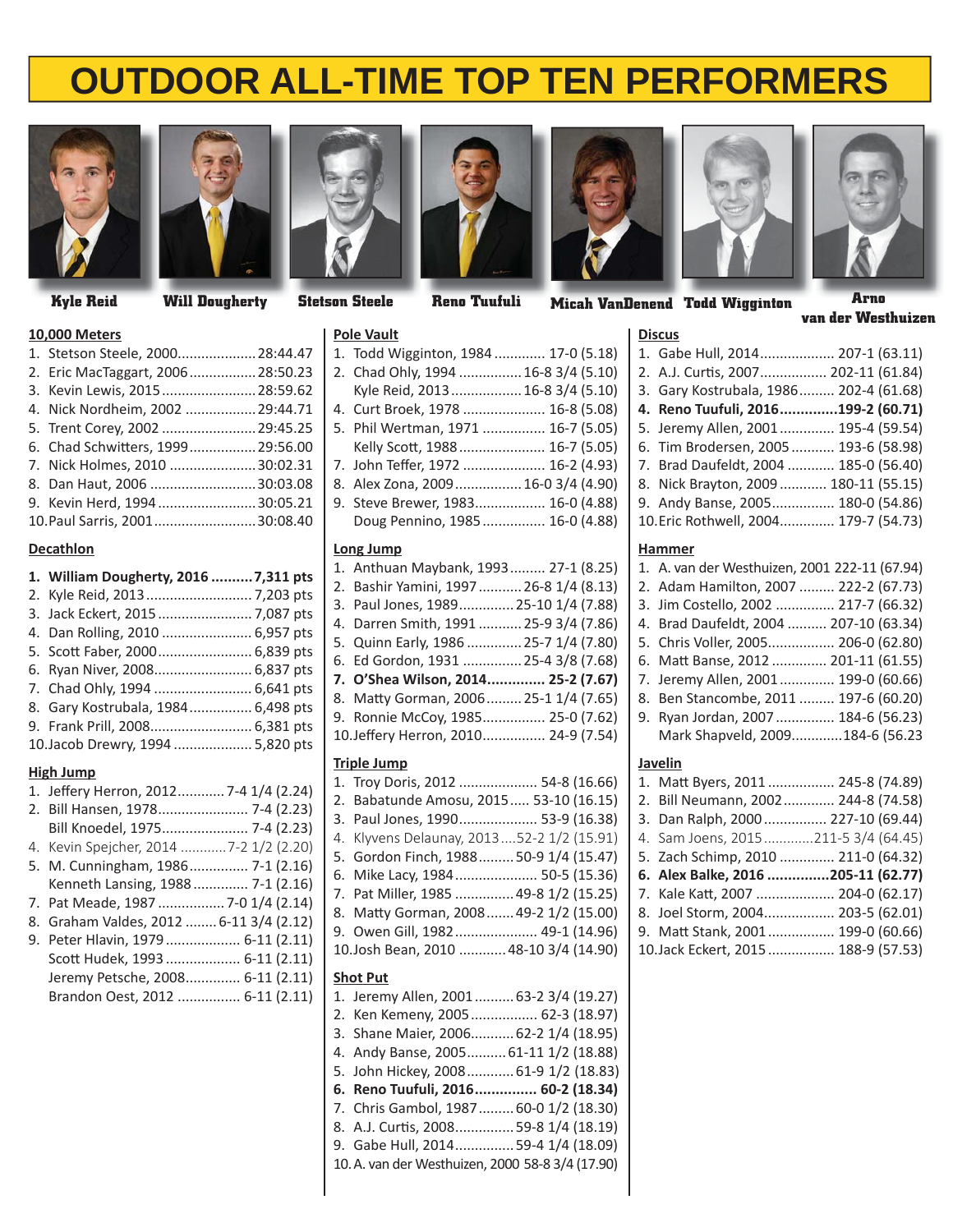











**Kineke Alexander Meghan Armstrong Marta Gonzales Brittany Brown Nan Doak Aisha James Tiffany Johnson**

### **100 Meters**

| TAN INCICIO                      |  |
|----------------------------------|--|
| 1. Briana Guillory, 2016  11.35  |  |
| 2. Lake Kwaza, 2015 11.40        |  |
| 3. Brittany Brown, 2015 11.42    |  |
| 4. Vivien McKenzie, 1985 11.45   |  |
| 5. Davera Taylor, 1984  11.51    |  |
| 6. Erica Broomfield, 199811.53   |  |
| 7. Jiselle Providence, 200111.57 |  |
| 8. Tanja Reid, 1994 11.60        |  |
| Peaches Roach, 2005  11.60       |  |
| 10.Yolanda Hobbs, 1995  11.62    |  |
| <b>100-Meter Hurdles</b>         |  |

| 1. Tiffany Johnson, 2007  13.20 |  |
|---------------------------------|--|
| 2. Karessa Farley, 2009 13.53   |  |
| 3. C. Prendergast, 1999 13.60   |  |
| Paula Ruen, 2000  13.60         |  |
| 5. Sarah Steffen, 2002 13.65    |  |
| 6. Jahisha Thomas, 2015 13.67   |  |
|                                 |  |
| 7. Ruqayya Raheem, 1998 13.90   |  |
| 8. Heaven Chandler, 2016  13.91 |  |
| 9. Brenda Calhoun, 1984 13.94   |  |
| 10. Wynsome Cole, 1997  14.10   |  |

#### **200 Meters**

| 1. Brittany Brown, 2015 22.89     |  |
|-----------------------------------|--|
| 2. Briana Guillory, 2016  22.89   |  |
| 3. Elexis Guster, 2016  23.03     |  |
| 4. Lake Kwaza, 2016 23.17         |  |
| 5. Shellene Williams, 2004  23.50 |  |
| 6. Kineke Alexander, 2006  23.58  |  |
| 7. Davera Taylor, 1984  23.59     |  |
| 8. Vivien McKenzie, 1985 23.61    |  |
| 9. Yolanda Hobbs, 1995  23.65     |  |
| 10.Erin Jones, 2012  23.71        |  |
|                                   |  |

#### **400 Meters**

| T                                |  |
|----------------------------------|--|
| 1. Kineke Alexander, 2006 51.35  |  |
| 2. Elexis Guster, 2016 51.85     |  |
| 3. Shellene Williams, 200451.94  |  |
| 4. Ashley Liverpool, 2012 52.47  |  |
| 5. Ellen Grant, 199652.65        |  |
| 6. Alexis Hernandez, 2016  53.82 |  |
| 7. Senta Hawkins, 198854.01      |  |
| Bethany Praska, 201154.01        |  |
| 9. Marlene Poole, 199454.03      |  |
| 10. Elaine Jones, 1983 54.40     |  |
|                                  |  |

#### **400-Meter Hurdles**

| 1. Mary Knoblauch, 198156.16    |  |
|---------------------------------|--|
| 2. Wynsome Cole, 1998 56.67     |  |
| 3. MonTayla Holder, 201456.70   |  |
| 4. Chris Davenport, 1981  59.18 |  |
| 5. Hannah Simonson, 2012  59.54 |  |
| 6. Sarah Steffen, 200259.59     |  |
| 7. Tiffany Hendricks, 201159.63 |  |
| 8. Nicole Erickson, 201259.77   |  |
| 9. Beverly Powell, 199159.96    |  |
| 10.Kelsey Quinn, 2012 59.99     |  |
|                                 |  |

#### **800 Meters**

| 1. Bethany Praska, 2011 2:03.78    |  |
|------------------------------------|--|
| 2. Kay Stormo, 1982 2:05.67        |  |
| 3. Michelle Lahann, 2004 2:06.79   |  |
| 4. Katharina Trost, 2015  2:07.09  |  |
| 5. Mahnee Watts, 2016 2:07.41      |  |
| 6. Aisha Hume, 2005  2:08.50       |  |
| 7. Adrianne Alexia, 2013  2:08.61  |  |
| 8. Jeanne Kruckeberg, 1987 2:08.75 |  |
| 9. Kaitlyn Nelson, 2013 2:08.83    |  |
| 10.Ann Pare, 1997 2:09.25          |  |









| 1,500 Meters                                     |  |
|--------------------------------------------------|--|
| 1. Meghan Armstrong, 20064:17.41                 |  |
| 2. Betsy Flood, 2010 4:17.75                     |  |
| 3. Jeanne Kruckeberg 1989  4:19.71               |  |
| 4. McKenzie Melander, 2012  4:20.22              |  |
| 5. Lauren Hardesty, 2009  4:20.40                |  |
| 6. Diane Nukuri, 2007  4:20.95                   |  |
| 7. Penny O'Brien, 1985  4:21.43                  |  |
| 8. Kay Stormo, 1982 4:22.24                      |  |
| 9. Michelle Lahann, 2004  4:24.00                |  |
| 10.Shannon Stanley, 2006 4:25.08                 |  |
| 3,000 Meters                                     |  |
| 1. Diane Nukuri, 2008 9:18.82                    |  |
| $\sim$ $\sim$ $\sim$ $\sim$ $\sim$ $\sim$ $\sim$ |  |

| 1. Diane Nukuri, 2008 9:18.82       |  |
|-------------------------------------|--|
| 2. Penny O'Brien, 1985 9:20.61      |  |
| 3. McKenzie Melander, 2012  9:21.59 |  |
| 4. Betsy Flood, 20109:22.63         |  |
| 5. Nan Doak, 19859:23.04            |  |
| 6. Tracy Dahl, 19929:23.53          |  |
| 7. Meghan Armstrong, 2006  9:28.03  |  |
| 8. Brooke Eilers, 2011 9:30.08      |  |
| 9. Jeanne Kruckeberg, 1989 9:30.69  |  |
| 10.Jennifer Brower, 19929:34.59     |  |

#### **3,000-Meter Steeplechase**

| 1. Marta Bote Gonzalez, 201510:23.15 |  |
|--------------------------------------|--|
| 2. Danielle Berndt, 2011  10:26.54   |  |
| 3. Jessica Schmidt, 2008 10:27.18    |  |
| 4. Sarah Arens, 2004  10:34.50       |  |
| 5. Hannah Roeder, 2011  10:35.22     |  |
| 6. Kelsey Hart, 2011  10:47.56       |  |
| 7. Katie Ellis, 2010  11:02.62       |  |
| 8. Michelle Lahann, 2003 11:16.21    |  |
| 9. Becca Thompson, 2003  11:19.50    |  |
|                                      |  |

#### **5,000 Meters**

| 1. Nan Doak, 1985 15:45.84           |  |
|--------------------------------------|--|
| 2. McKenzie Melander, 2012  15:57.13 |  |
| 3. Diane Nukuri, 2008  15:59.39      |  |
| 4. Betsy Flood, 2011 16:04.46        |  |
| 5. Meghan Armstrong, 2008  16:08.83  |  |
| 6. Brooke Eilers, 2011  16:11.86     |  |
| 7. Mareike Schrulle, 2013  16:12.66  |  |
| 8. Jenny Spangler, 1983  16:17.21    |  |
| 9. Tracy Dahl, 1992 16:18.77         |  |
| 10. Racheal Marchand, 2008 16:27.02  |  |
|                                      |  |

**Diane Nukuri Tammilee Kerr Vivien McKenzie V Bethany Praska**

| Nan Doak |  |
|----------|--|
|          |  |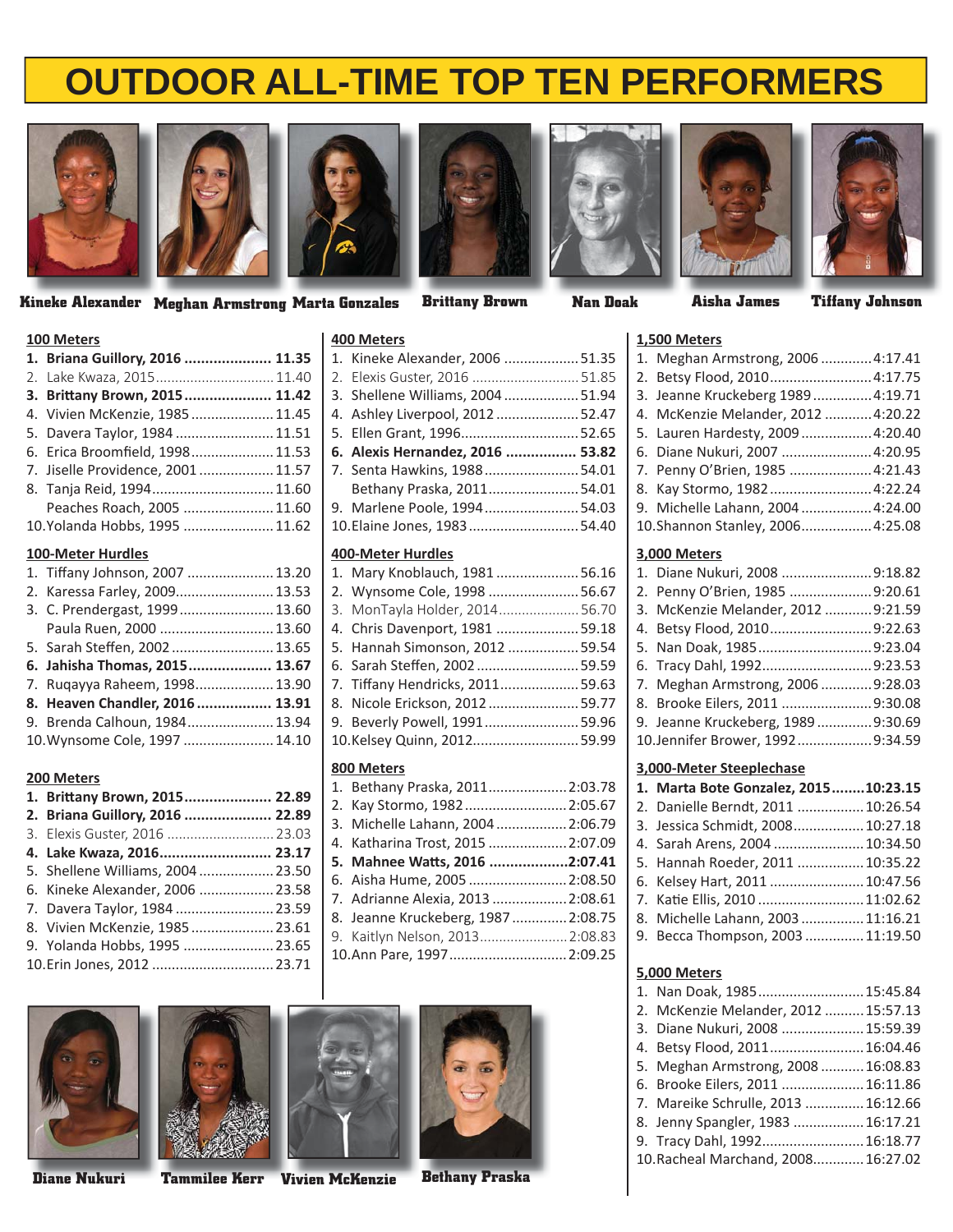



**Jessie Strand**

## **Long Jump**









**Majesty Tutson Lisa Van Steenwyk L Renee White Alana Redfern Peaches Roach Annemie Smith**

## **10,000 Meters**

| 1. Diane Nukuri, 2008 33:17.01       |  |
|--------------------------------------|--|
| 2. Jennifer Brower, 199133:23.38     |  |
| 3. Meghan Armstrong, 2008  33:28.00  |  |
| 4. Nan Doak, 198533:33.03            |  |
| 5. Jenny Spangler, 1983  33:39.24    |  |
| 6. Racheal Marchand, 200834:05.87    |  |
| 7. McKenzie Melander, 2012  34:29.83 |  |
| 8. Tracy Dahl, 199234:30.09          |  |
| 9. Betsy Flood, 201135:05.10         |  |
| 10. Nikki Chapple, 2004  35:06.35    |  |
|                                      |  |

#### **Heptathlon**

| 1. Tammilee Kerr, 2008 5,633 pts    |  |
|-------------------------------------|--|
| 2. Kathy Gillespie, 1983 5,262 pts  |  |
| 3. Tiff Pedersen, 2004  4,976 pts   |  |
| 4. Janet Adams, 1981  4,855 pts     |  |
| 5. Sarah Ryan, 2012 4,819 pts       |  |
| 6. Ruqayya Raheem, 1997 4,665 pts   |  |
| 7. Angela Chadwick, 1993  4,493 pts |  |
| 8. Kassidy Ellis, 2014 4,242 pts    |  |
| 9. Missy Miller, 2010 4,227 pts     |  |
| 10.Angie Hensel, 2004 4,073 pts     |  |

#### **High Jump**

|                   | 1. Peaches Roach, 2006  6-1 1/4 (1.86)                                |  |  |
|-------------------|-----------------------------------------------------------------------|--|--|
| 2.                | Mary Mol, 1983 6-0 (1.83)                                             |  |  |
| 3.                | Khanishah Williams, 20135-11 1/4 (1.81)                               |  |  |
| 4.                | Caleigh Bacchus, 2010 5-10 (1.78)                                     |  |  |
| 5.                | Lynn McMillan, 1988 5-9 1/4 (1.76)                                    |  |  |
| 6.                | Madison Rouw, 2016 5-8 3/4 (1.75)                                     |  |  |
| 7.                | Kacey Childs, 2001 5-8 1/2 (1.74)                                     |  |  |
| 8.                | Kristi Dinkla, 1985  5-8 (1.73)                                       |  |  |
|                   | Becky Kaza, 1995 5-8 (1.73)                                           |  |  |
|                   | Eve Cullinan, 2003 5-8 (1.73)                                         |  |  |
| <b>Pole Vault</b> |                                                                       |  |  |
|                   |                                                                       |  |  |
|                   | 1. Jessie Strand, 2003 12-10 1/4 (3.92)                               |  |  |
|                   | 2. Sarah Burgett, 2006 12-1 3/4 (3.70)                                |  |  |
| 3.                | Kirsten Weismantle, 2011  12-0 (3.66)                                 |  |  |
| 4.                | Katie Truedson, 2010  11-5 1/4 (3.49)                                 |  |  |
| 5.                | Amy Smith, 2016  11-3 3/4 (3.45)                                      |  |  |
| 6.                | Gina Shannon, 2001  11-2 1/4 (3.41)                                   |  |  |
| 7.                | Brittany Holst, 2013 11-1 (3.38)                                      |  |  |
| 8.                |                                                                       |  |  |
|                   | Elyssa Tracy, 2015 10-6 (3.20)<br>9. Kacey Childs, 20008-0 1/2 (2.45) |  |  |
|                   |                                                                       |  |  |

| LUIS JUILLY                               |  |
|-------------------------------------------|--|
| 1. Aisha James, 2003 22-3 (6.78)          |  |
| 2. Zinnia Miller, 2014  20-6 1/2 (6.26)   |  |
| 3. Renee White, 2008 20-3 3/4 (6.19)      |  |
| 4. Jahisha Thomas, 2016 20-3 (6.17)       |  |
| 5. Carisa Leacock, 2014  19-11 3/4 (6.09) |  |
| 6. Becki Borg, 1988 19-7 1/4 (5.97)       |  |
| 7. Kassidy Ellis, 2015 19-6 1/4 (5.95)    |  |
| 8. Lisa Moats, 1986  19-6 (5.95)          |  |
| 9. Tammilee Kerr, 2008 19-4 1/4 (5.90)    |  |
| 10.Yolanda Hobbs, 1993  19-2 1/2 (5.85)   |  |
|                                           |  |

#### **Triple Jump**

| 1. Renee White, 2008 43-10 3/4 (13.36)       |
|----------------------------------------------|
| 2. Jahisha Thomas, 2016 42-3 1/2 (12.89)     |
| 3. Zinnia Miller, 2014  42-0 1/2(12.81)      |
| 4. Tiffany Johnson, 2007  41-8 3/4 (12.72)   |
| 5. Carisa Leacock, 2012  40-10 1/2 (12.46)   |
| 6. Becki Borg, 1988 40-7 1/2 (12.38)         |
| 7. T. Seawater-Simmons, 2016  40-71/2(12.38) |
| 8. Lynn McMillan, 1988 39-6 1/2 (12.05)      |
| 9. Lynn, 1998 39-0 (11.88)                   |
| 10. Kacey Childs, 2001 37-8 (11.48)          |

#### **Shot Put**

| 1. Lisa Van Steenwyk, 1992 50-8 (15.44)    |
|--------------------------------------------|
| 2. Gail Smith, 1984  50-3 1/4 (15.32)      |
| 3. Denise Taylor, 1992 50-1 3/4 (15.28)    |
| 4. Kamesha Marshall, 2005.48-6 3/4 (14.80) |
| 5. Laura Kriener, 1990 48-2 1/2 (14.69)    |
| 6. Jennifer Gilson, 2002 47-10 (14.58)     |
| 7. Rachel Curry, 2013  47-9 1/4 (14.56)    |
| 8. Jennifer Moon, 2000 47-5 1/4 (14.46)    |
| 9. Courtney Fritz, 2014 46-6 1/4 (14.18)   |
| 10. Mandy Chandler, 2006 46-0 (14.02)      |
| Discus                                     |
|                                            |

| 1. Majesty Tutson, 2013 181-1 (55.19)     |
|-------------------------------------------|
| 2. Dakotah Goodell, 2014 169-4 (51.62)    |
| 3. Tiffany Medenwaldt, 2010 161-3 (49.16) |
| 4. Denise Taylor, 1992 160-5 (48.90)      |
| 5. Amanda Stahle, 2014  159-3 (48.54)     |
| 6. Lisa Van Steenwyk, 1991 159-1 (48.50)  |
| 7. Gail Smith, 1983  158-2 (48.22)        |
| 8. Ashlyn Gulvas, 2011  154-11 (47.23)    |
| 9. Courtney Fritz, 2012 154-1 (46.96)     |
| 10. Kamesha Marshall, 2005 152-11 (46.62) |
| Lindsay Herra, 2015 152-11 (46.60)        |

| <b>Javelin</b>                            |  |  |  |
|-------------------------------------------|--|--|--|
| 1. Alana Redfern, 2003 181-5 (55.30)      |  |  |  |
| 2. Tammilee Kerr, 2008 163-5 (49.81)      |  |  |  |
| 3. Mandy Beck, 1999 153-4 (46.74)         |  |  |  |
| 4. Dakotah Goodell, 2015153-3 1/4 (46.71) |  |  |  |
| 5. Terri Soldan, 1983  152-6 1/4 (46.48)  |  |  |  |
| 6. Shani Renning, 1990 152-3 (46.40)      |  |  |  |
| 7. Kayla Hochhalter, 2015 152-6 (46.48)   |  |  |  |
| 8. Clara Simon, 1981  149-9 (45.64)       |  |  |  |
| 9. Janet Adams, 1984  148-7 (45.28)       |  |  |  |
| 10. Amanda Stahle, 2014  148-0 (45.11)    |  |  |  |
| <b>Hammer Throw</b>                       |  |  |  |

### 1. Annemie Smith, 2015 ... 200-11/2 (60.99)

| 1. Allieline Silluli, 2013200-1 1/2 (00.55) |
|---------------------------------------------|
| 2. Jasmine Simpson, 2013  197-7 (60.23)     |
| 3. Becca Franklin, 2007  195-0 (59.45)      |
| 4. Ashlyn Gulvas, 2014  192-9 (58.75)       |
| 5. Leah Colbert, 2015178-9 (54.49)          |
| 6. Kelsey Taylor, 2011  177-0 (53.95)       |
| 7. Tiffany Medenwaldt, 2010 171-11 (52.40)  |
| 8. Erin O'Hern, 2008 168-9 (51.45)          |
| 9. Chelsea Colpitts, 2013 162-5 (49.51)     |

10. Kerri Blackstone, 1999 ...... 161-10 (49.32)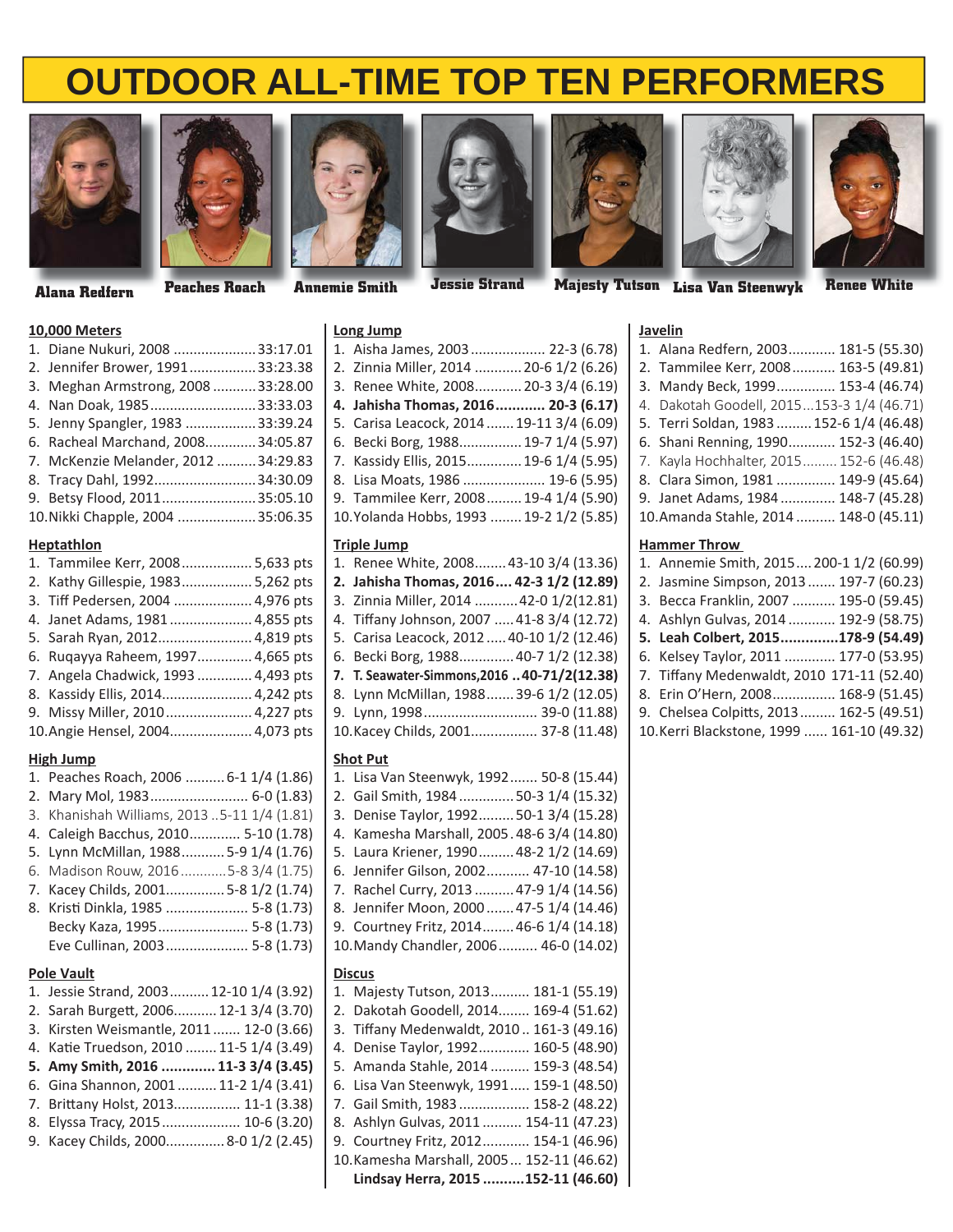# **MEN'S ALL-TIME RELAYS**

#### **400-Meter Relay**

| 1. | Mincy, Wilson, Harrington, Brown, 2014 39.19           |       |
|----|--------------------------------------------------------|-------|
| 2. | Mincy, Austin, E. Holmes, Larney, 2013 39.31           |       |
| 3. | Saucer, Jr., Brissett, Harrington, Mallett, 2016 39.44 |       |
| 4. | Beecham, Duckett, Greer, R. Smith, 1984 39.48          |       |
| 5. | Brissett, Harris, Harrington, Mallett, 2016 39.53      |       |
| 6. | Mullen, Austin, E. Holmes, Larney, 201339.66           |       |
|    | Saucer, Jr., Thompson, Harrington, Mallett, 2015 39.66 |       |
| 8. | Saucer, Jr., Mallett, Harrington, Brown, 2015  39.67   |       |
| 9. |                                                        | 39.73 |
|    | Brown, Harrington, Mincy, Wilson, 2014 39.73           |       |
|    | Thompson, Brisset, Harrington, Mallett, 2016 39.73     |       |
|    |                                                        |       |

## **Shuttle Hurdle Relay**

| 1. McGhee, Armstrong, Falls, Stelle, 1989 57.80 |  |
|-------------------------------------------------|--|
|                                                 |  |
|                                                 |  |

### **800-Meter Relay**

| 1. Thompson, Brissett, Harrington, Ganschow, 2016 1:23.36 |  |
|-----------------------------------------------------------|--|
| 2. Richardson, Sayon, Richards, Chaney, Jr., 20091:24.85  |  |
| 3. Harrington, VanCleave, Wilson, Mallett, 2014 1:24.86   |  |
| 4. Austin, Brown, Larney, VanCleave, 2013 1:25.60         |  |
| 5. Barclay, McCalister, Jensen, Elliott, 19791:26.39      |  |
| 6. Thomas, Balkrishnan, Patterson, Freidrich 19911:28.38  |  |
| 7. Balkrishnan, Patterson, Thomas, Freidrich, 19911:29.04 |  |

#### **1,600-Meter Relay**

| 1.                  |                                                    |  |
|---------------------|----------------------------------------------------|--|
| 2.                  | Branch, Dwight, Dodge, Yamini, 1999 3:03.29        |  |
| 3.                  | Ferree, Frazier, Mondane, Reimer, 1967 3:04.10     |  |
| 4.                  |                                                    |  |
|                     | 5. Willey, Barton, Richards, Sowinski, 20103:05.61 |  |
|                     |                                                    |  |
| 7.                  | Richards, Davey, E. Holmes, Sowsinski, 20123:05.77 |  |
| 8.                  | Cameron, Williams, McGhee, McCoy, 19853:06.00      |  |
| 9.                  | Rozell, Davis, Dwight, Raymond, 1997 3:06.06       |  |
|                     | Dodge, Kunkel, Coleman, Peterson, 2001 3:06.06     |  |
|                     |                                                    |  |
| Carint Modloy Polay |                                                    |  |

#### **Sprint Medley Relay**

|    | 1. McCorkle, Jones, Chung, Strozier, 1990 3:15.64       |  |
|----|---------------------------------------------------------|--|
| 2. | Sayon, Austin, Willey, Sowinski, 2011 3:16.18           |  |
| 3. | Richards, Larney, Davey, Sowinski, 2012 3:17.25         |  |
|    | 4. Richardson, Richards, Willey, Sowinski, 20103:17.74  |  |
|    | 5. Saucer, Jr., Brissett, Harris, Lilly, 2016 3:18.53   |  |
|    | 6. Armstrong, Thomas, Maybank, Strozier, 19913:18.93    |  |
|    | 7. Yamini, Davis, Dodge, Donovan, 19993:19.87           |  |
|    | 8. Richards, Chaney, Jr., Barton, Hairston, 20093:20.05 |  |
|    | 9. Harrington, Mallett, Davey, Teubel, 2014 3:20.08     |  |
|    | 10. McCorkle, Armstrong, Chung, Strozier, 19903:20.43   |  |
|    |                                                         |  |

#### **3,200-Meter Relay**

| 1. Schum, Christensen, Steffen, Criswell, 1971 7:18.60  |  |
|---------------------------------------------------------|--|
|                                                         |  |
| 3. Corrigan, Blackman, Strozier, Chambers, 1989 7:29.00 |  |
| 4. Melchert, Dorman, Lilly, Larrison, 2016 7:30.32      |  |
|                                                         |  |
|                                                         |  |
| 7. Tweedy, Gajewski, Linden, O'Hollearn, 2005 7:33.12   |  |
| 8. Cunningham, Tweedy, S. Allen, Thomas, 20017:34.12    |  |
| 9. Long, Tweedy, Dziubski, O'Hollearn, 2004 7:35.10     |  |
|                                                         |  |

#### **Distance Medley Relay**

|    | 1. Pershing, Moeller, Slack, Docherty, 1978 9:39.94   |  |
|----|-------------------------------------------------------|--|
| 2. | Kuczwara, Barton, Hairston, Thode, 20119:41.37        |  |
|    | 3. N. Holmes, VanCleave, Sowinski, Thode, 20129:41.59 |  |
|    | 4. Young, Barton, Kuczwara, Luciano, 20109:42.97      |  |
|    |                                                       |  |
|    | 6. Theisen, Williams, Wiesa, Waters, 1985 9:54.04     |  |
|    | 7. Wilfong, Slaymaker, Teubel, Witt, 2013 9:54.05     |  |
|    | 8. Luciano, Pierre, Hairston, VanDenend, 20079:54.07  |  |
|    | 9. VanDenend, Riley, O'Hollearn, Rakaric, 20069:54.97 |  |
|    | 10. Feeldy, Eischeid, Novotny, Peters, 1996 9:55.71   |  |

### **6,400-Meter Relay**

|    | 1. Pershing, Fuller, Moeller, Docherty, 197816:27.70     |  |
|----|----------------------------------------------------------|--|
|    | 2. Rakaric, Webster, MacTaggart, VanDenend, 200616:55.43 |  |
| 3. | Lewis, Witt, Hart, Fourman, 2015 16:58.44                |  |
|    | 4. Price, Eklin, Gardarsson, Docherty, 2016  17:00.30    |  |
|    | 5. Paul, Kadlec, Thode, Luciano, 201017:01.46            |  |
|    |                                                          |  |
|    | 7. N. Holmes, Witt, Thode, Lewis, 2012 17:02.26          |  |
|    | 8. Thomas, Allen, Rakaric, Lloyd, 200317:06.27           |  |
|    | 9. Pittman, Novotny, Feeldy, Marquardt, 1995 17:12.49    |  |
|    | 10. Bakker, Feeldy, Peters, Pittman, 1996 17:13.10       |  |